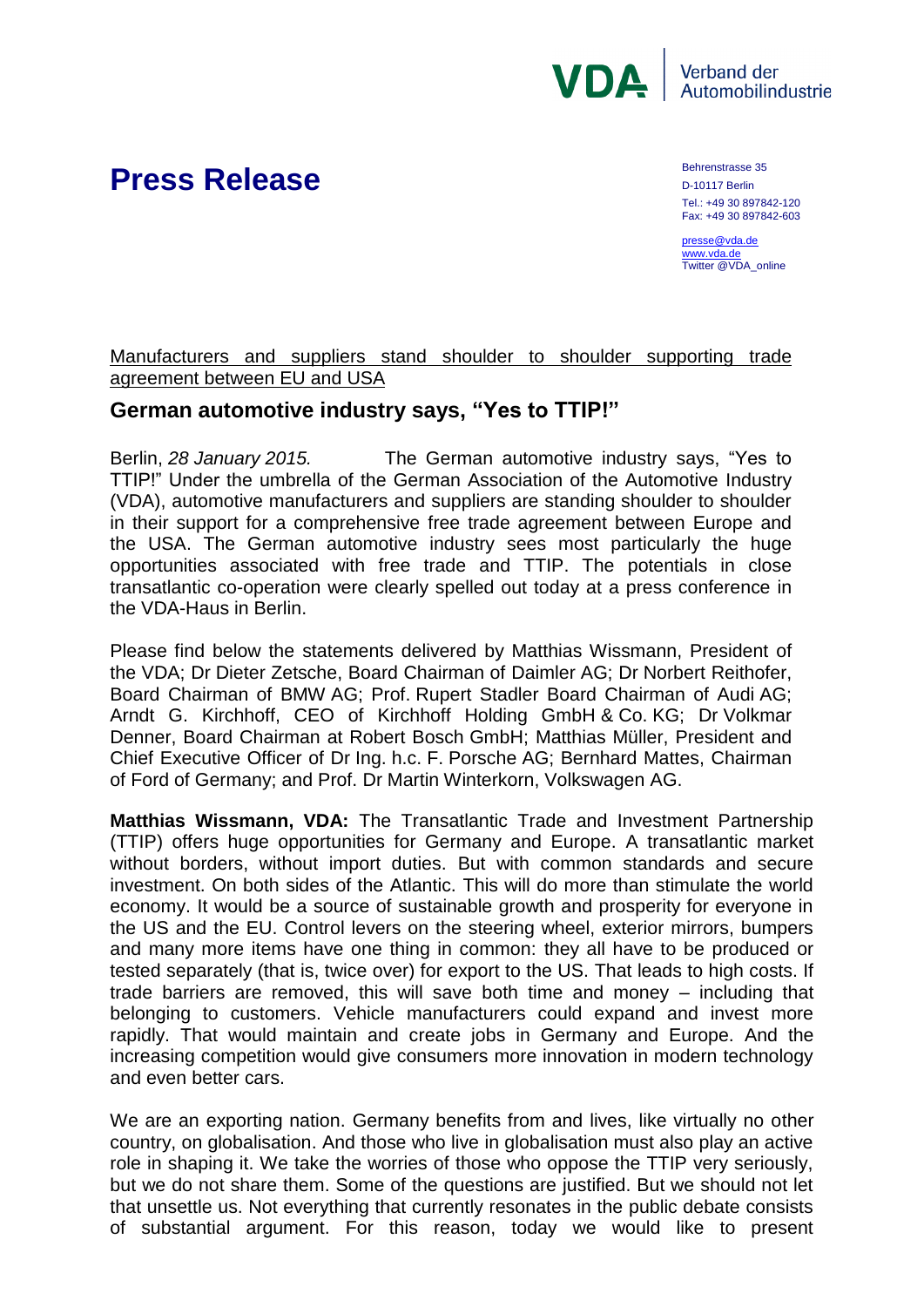counterarguments to the many negative voices and show you the most important reasons why the VDA and its member companies are working for a comprehensive and ambitious free trade and investment agreement with the US – in short, why we all say "Yes to TTIP!".

**Dr Dieter Zetsche, Daimler AG:** TTIP is of major importance for Daimler and the German automotive industry. In 2014 a good 14 per cent of all German passenger car exports went to the United States. We are speaking of around 620,000 vehicles. This means that the US is the second most important export destination for the German automotive manufacturers – after the UK. In terms of the value of exports, the US actually takes first place, with more than 20 billion euro. Despite this, we are still up against considerable trade barriers. These include not only high import duties, but also numerous regulations that make it more difficult for us to sell our products. At present we are wasting money, for example because we need different mirrors, flashers and rear lights for the US and for Europe. Or because we have to satisfy different safety regulations, for instance relating to crash tests.

Europe and the US agree when it comes to their stated aim: stricter requirements don't exist anywhere else in the world. They differ only in the detail. Yet despite this, we have to have duplicate development, duplicate procurement, and duplicate certification. For this reason it makes sense for us to recognise each other's regulations and continue developing them jointly in the future. TTIP offers a unique opportunity to better integrate our markets on both sides of the Atlantic. As the market opens up, more small and medium-sized companies will be able to place their products on the common market. More competition makes the products more attractive and better. People in Europe and the US will find there is a larger and more diverse range of goods on offer. This brings advantages that will also benefit consumers in Germany. And according to a study by the EU, a family would have up to 545 euro more in their pockets every year. For this reason, too, TTIP is long overdue. And for this reason Daimler and the German automotive industry say, "Yes to TTIP!".

**Dr Norbert Reithofer, BMW AG:** What are import duties for? They are intended to give the state budget a share of the money from imported goods, and – above all – to protect the domestic economy from competition. In almost all the agreements negotiated by the EU, e.g. those with Korea and India, vehicle import duties are among the most prominent "bones of contention". Here the point was always protection against competitors, and competition between the different locations. But with TTIP everything is different. Between Europe and the US we have not only strong transatlantic trade. We are also working in a close-knit production network that is unique throughout the world. The German vehicle makers export to North America, and the American manufacturers export to Europe. But all the German manufacturers also produce in the US. Likewise, the US automotive OEMs have production plants in Europe – GM, Ford, and Chrysler in co-operation with Fiat. Nearly 40 per cent of global automotive sales are in the EU and the US.

So it rapidly becomes clear that neither side needs to be protected from the other Mr Zetsche, I don't need to be protected from your cars "Made in the US". And the two of us don't need to be protected from Mr Mattes, or Ms Barra at GM. That's not appropriate these days, and neither is it useful. In our industry it means: import duties from 2.5 per cent up to 25 per cent in the US on vehicles from the EU, and an import duty of 10 per cent on vehicles in the EU. With two economic areas that are industrial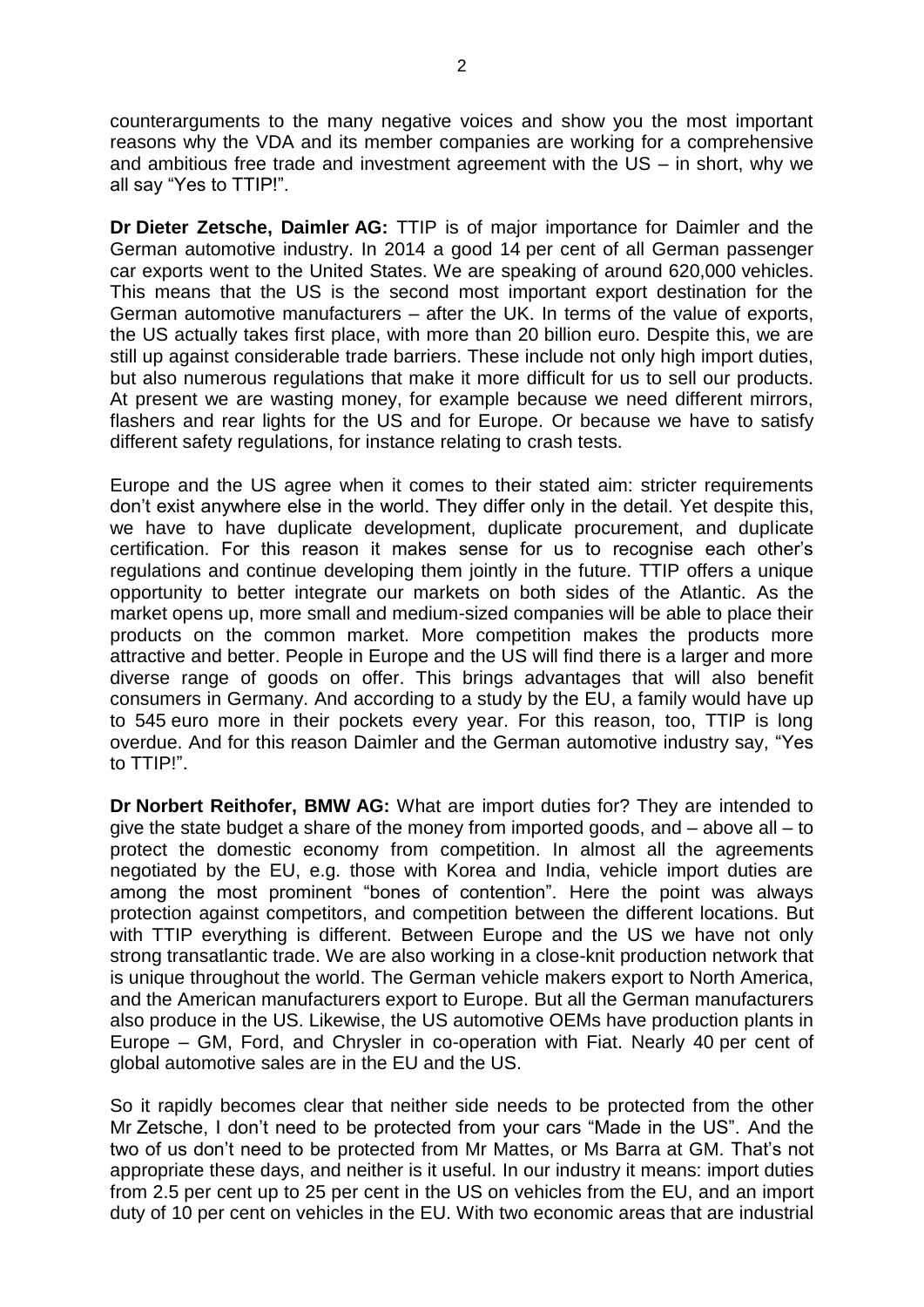equals and at the same time are becoming ever more closely integrated, the greatest impact of import duties is to hold back growth. For example the German automotive industry alone pays more than one billion euro every year. We would do much better to invest this money in new technologies. If we remove tariff and non-tariff barriers – that is, import duties and unnecessary bureaucratic and regulatory differences – the result will be economic opportunities. To put it simply: TTIP opens up huge growth potentials for Europe and the US. Europe in particular urgently needs this kind of boost. That's why we say, "Yes to TTIP!".

**Prof. Rupert Stadler, Audi AG:** Not only the import duties, but the non-tariff barriers in particular are of great importance to us. The EU and the US often have different regulations and standards which, however, have similar results: tyres have good traction on both sides of the Atlantic. Control leavers on the steering wheel can be used both here and there without any problem. Safety belt systems protect drivers and passengers both in the EU and in America. But to date it has not been possible simply to license in the US a car already licensed in Europe. This is no longer appropriate – people in Europe are just as capable of driving a car as those in the United States. Why, then, do the cars have to be different? We all know that regulations and standards, once established, are difficult to change later on. Fortunately the situation is simpler where new standards are defined from scratch. Future regulations and standards will accordingly play a major role in the TTIP negotiations. What is decisive is that with TTIP, the EU and the US agree that future regulations in the automotive sector should be both passed and applied by mutual agreement. Then in the long term, this basic principle will apply to all technologies: "Approved once, accepted everywhere"!

The TTIP negotiating partners have a very clear job to do: they are to mark out the framework for future co-operation on regulations, and should give this framework institutional forms. But it is also clear that both parties to TTIP will, as before, have the last word on which regulations apply to the vehicles on their roads. What counts is the greater efficiency that results if we recognise each other's regulations. Therefore we say, "Yes to TTIP!".

**Arndt G. Kirchhoff, Kirchhoff Holding GmbH & Co. KG:** At present many mediumsized companies still decide not to venture into new markets because of the high costs involved. But TTIP would actually open up the US market precisely for small and medium-sized firms. They could then avoid the bureaucracy and the high administrative costs that arise as a result of differing regulations and standards. They could finally afford to enter the market in the US. That would push up sales and create a great many new jobs. With TTIP we can not only eliminate costly import duties and unnecessary duplicated regulations.

There is actually a third decisive component in the agreement which we are supporting, and that is the protection of investments. The German automotive industry is very strong in exports. At the same time, it produces more than 60 per cent of its passenger cars outside Germany, at many international sites – and the number is rising. These direct investments run into billions, and in many countries they need protecting. This is why investment protection is so important in TTIP: it will send out a signal to all the other countries whose legal system is not as well developed as in the US or here in Germany. TTIP has the potential to become the global yardstick for fair and secure investment protection. This would benefit in particular the many small and medium-sized companies in Germany, which cannot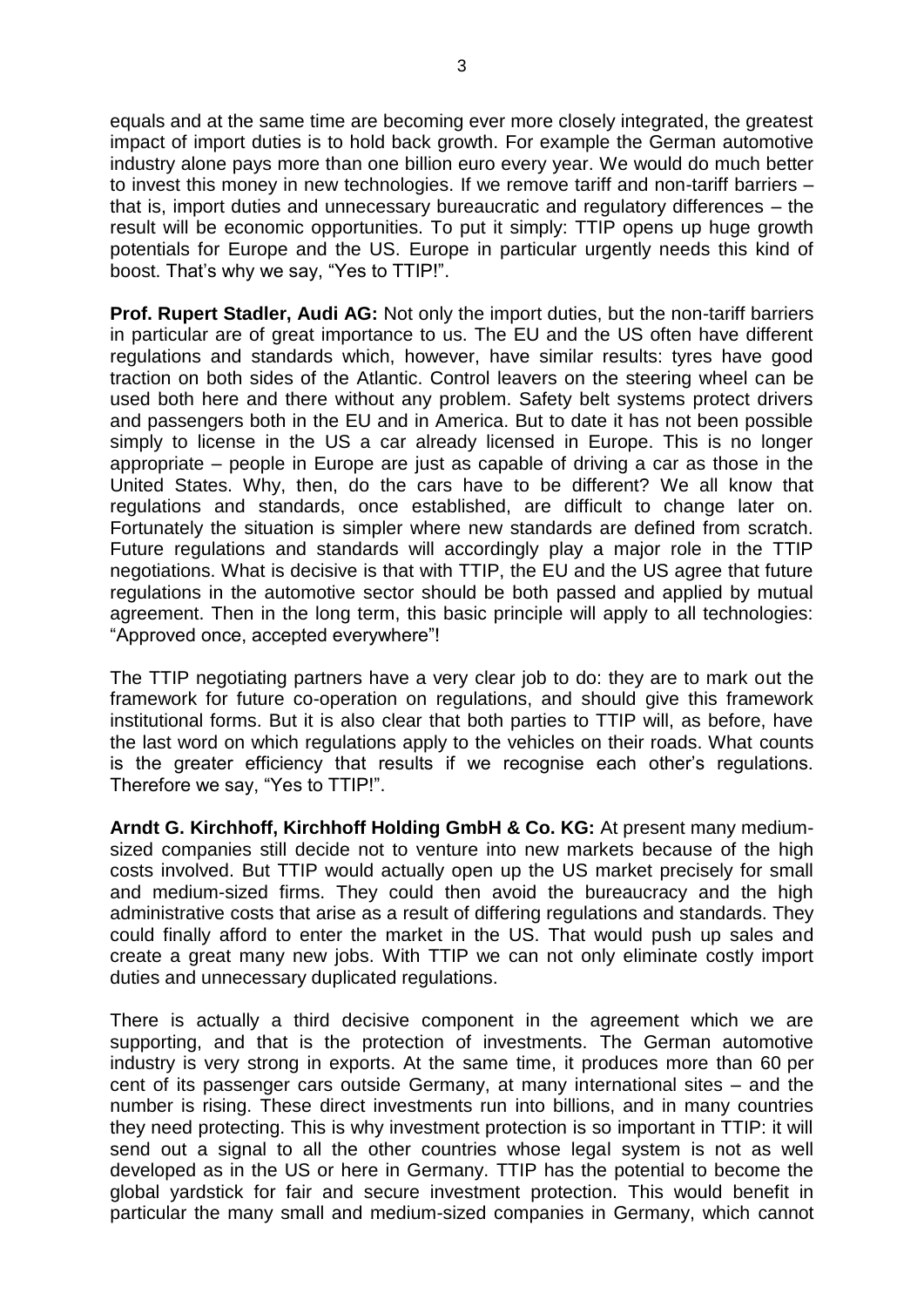afford their own large legal departments. The process of going through the national courts would be much too long.

Let us end the polemic against the courts of arbitration, and instead let us talk about "how" rather than "whether" we should have good arbitration. If we don't use the opportunity now to define a "gold standard" for future investment protection worldwide with our transatlantic partner, probably others will make the rules in the future. Will they then be better? Most likely not. A "Stop TTIP" campaign is not going to solve any problems, and as a political strategy leads to a dead end. Therefore we say, "Yes to TTIP!".

**Dr Volkmar Denner, Robert Bosch GmbH:** Precisely for us as one of the world's leading providers of technology and services, it is very laborious to adapt our products separately to every market. Parallel developments incur costs that could be avoided. A trade agreement between the EU and the US will save both time and money that could be much better invested in new products and jobs. Just to make one thing clear: nobody wants to dilute the high standards regarding safety and the environment. Incidentally, these standards are also very demanding in the US, and some of them are even higher there than in Europe. For example, some important standards in the automotive industry came from the US, such as the crash test and exhaust regulations. As a consequence, new technologies such as airbags and catalytic converters have been introduced, which have improved vehicles' safety and their environmental compatibility.

However, wherever differing regulations evidently result in the same levels of protection and safety, it makes sense to harmonise them. Experience shows that achieving harmonisation, or at least convergence, needs a whole lot of courage and far-sightedness – which politicians and business should now demonstrate by seizing the opportunity for more intensive cooperation on regulations. This is the only way to make the transatlantic market a reality. If TTIP removes import duties and non-tariff trade barriers, this will clear the way for a huge growth spurt. And that will bring advantages for all of us – industry and consumers alike. Therefore we say "Yes to TTIP!" – We are in favour of the free trade agreement and we appeal to the politicians to stay on course and advance the negotiations openly and swiftly. It would be a missed opportunity for Europe, if the agreement was not concluded.

**Matthias Müller, Porsche AG:** For the automotive industry there are huge opportunities in closer cooperation on regulation, because it also very clearly offers us an economic benefit. Removing trade barriers is definitely a good thing. Yet TTIP enables us to ensure that in the future trade barriers do not arise in the first place. And that is of course far more efficient than removing trade barriers once they exist.

I would like to illustrate this using electric mobility as an example. Electric mobility is new territory not only for us manufacturers, but also for the lawmakers in Europe and the US. So in the case of electric mobility, we can define unified international standards right from the outset. It does not matter whether you are talking about requirements for labelling, testing, or the safety of batteries, or standardised connectors, charging sockets or charging procedures. We will need global standards if this new technology is to be made suitable for everyday use. This will benefit not only vehicle manufacturers, the electrical industry and network providers, but above all the customers.